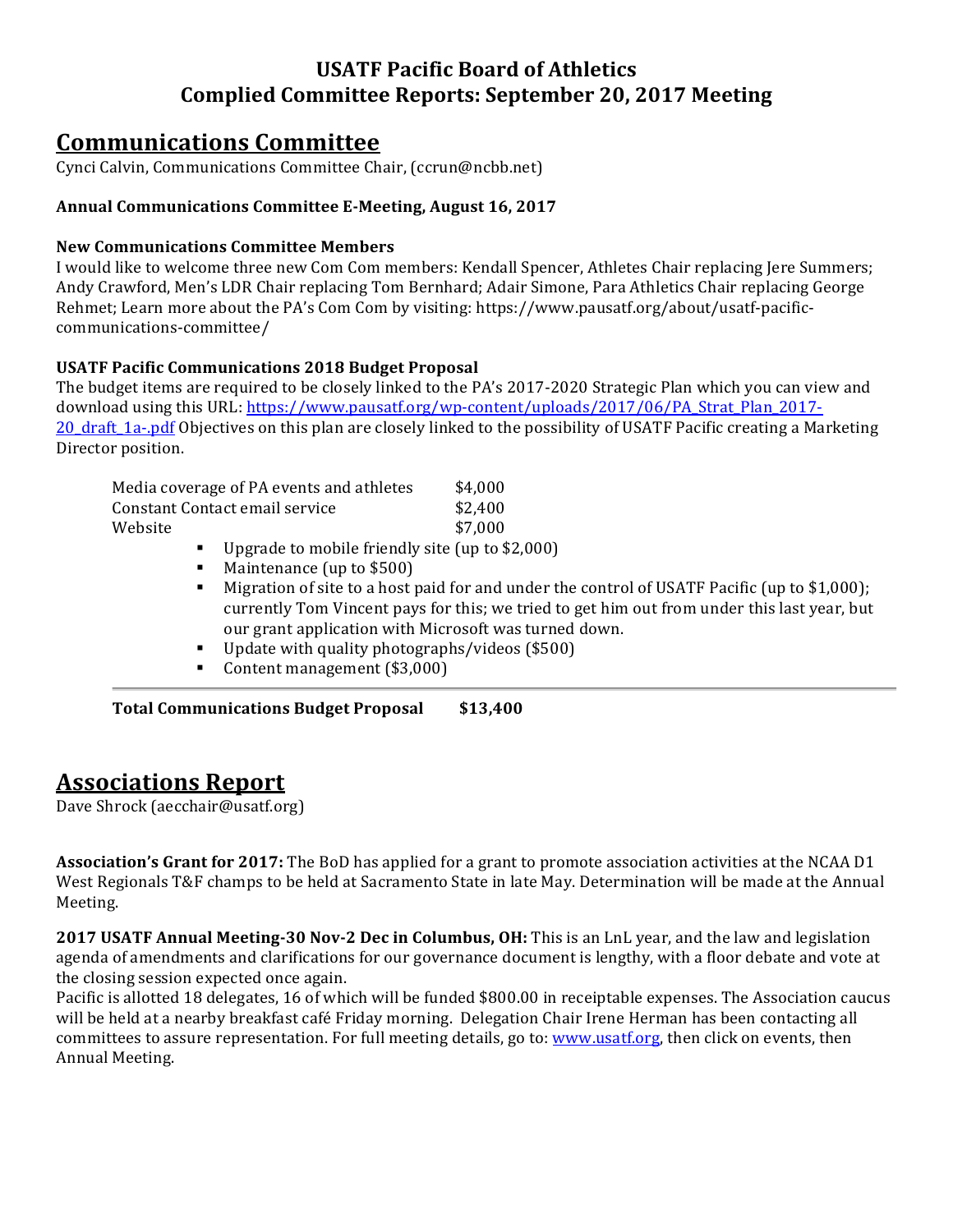USATF Pacific Board of Athletics Complied Committee Reports: September 20, 2017 Meeting, page 2

### **Coaches Committee**

Dave Shrock (coaches@pacific@usatf.org)

### **2017-2019 Coaches Committee:**

| Interim Committee Chair                | Dave Shrock    | coaches@pacific.usatf.org |
|----------------------------------------|----------------|---------------------------|
| Youth-High School Sub-Committee Chair  | Deborah Sample | dsample@wccusd.net        |
| Collegiate-Open Sub-Committee Chair    | Rob Dewar      | dewarr@scc.losrios.edu    |
| Coaching Education Sub-Committee Chair | John Rembao    | rembao@gmail.com          |

**Level 1 Schools:** The Pacific Assoc. Level 1 Schools trained 126 coaches this year, with the 2018

Association Level 1 scheduled for 13-14 January (MLK weekend) at Chabot College. Once again the Pacific Foundation will offer eight full tuition scholarships for association coaches. Details of the school and scholarships can be found on the Association Coaches page.

**HOKA SuperClinic, Sat., 3 February:** The Pacific Association Coaches Committee will once again cosponsor the 13th annual SuperClinic at Sac City on Saturday, 3 February. Check the association coaches page for details.

# **Womens LDR Committee**

Angie Longworth, WLDR Chairperson, (foxhorsepower@gmail.com)

### **Grant Program; Association Athlete Development Program (AADP)**

This program gives \$500 grant to selected American citizen LDR athletes to participate in national championship races. The criteria for selection is based not he highest Purdy score isn't eh PA Road Grand Prix through the Marin Memorial Day 10k.

Based on this metric, the top 3 female runners were:

- □ Teresa McWalters: Marin Memorial Day 10k (34:59) 675.19
- $\Box$  Rachel Mitchel: MMD 10k (35:22) 660.00
- □ Madeline Kramer : MMD10k (35:40) 648.33

Teresa accepted the grant and has chosen to run the USATF 5k championships in New York on  $11/4$ .

### **National Championship results for PAUSATF members (Open Women LDR)**

- □ Women's USATF 1 mile Championship, Des Moines, IA: Tori Tsolis, Brooks, Strava Track Club, 10th, 4:45.64
- □ April 29th USATF Half Marathon Championship: Lauren Totten, SRA elite, no results
- □ Women's USATF 25K Championships, Grand Rapids, MI: Lindsey Scherf, Wolfpack, no results
- $\Box$  National Road Championships since May:
	- $\circ$  10k Championship, Atlanta July 4<sup>th</sup>: Lauren Larocco, Sacramento, CA ran 7th place, 33:45
	- $\circ$  7 mile Championship, Davenport IA: Sara Hall, Redding, CA ran 3rd 37:53
	- o 20K Championship: Sara Hall, Redding, CA ran 2nd 1:07:53

# **Pacific Association USATF Foundation**

George Kleeman, President PAUSATF Foundation (George kleeman@comcast.net)

Since the last meeting:

- $\Box$  A Sacramento State undergraduate marketing class prepared reports from 21 teams with possible ways to raise funds for grants and ways to market the foundation.
- $\Box$  Our Treasurer is reviewing them and highlighting ideas that might work with our very limited resources.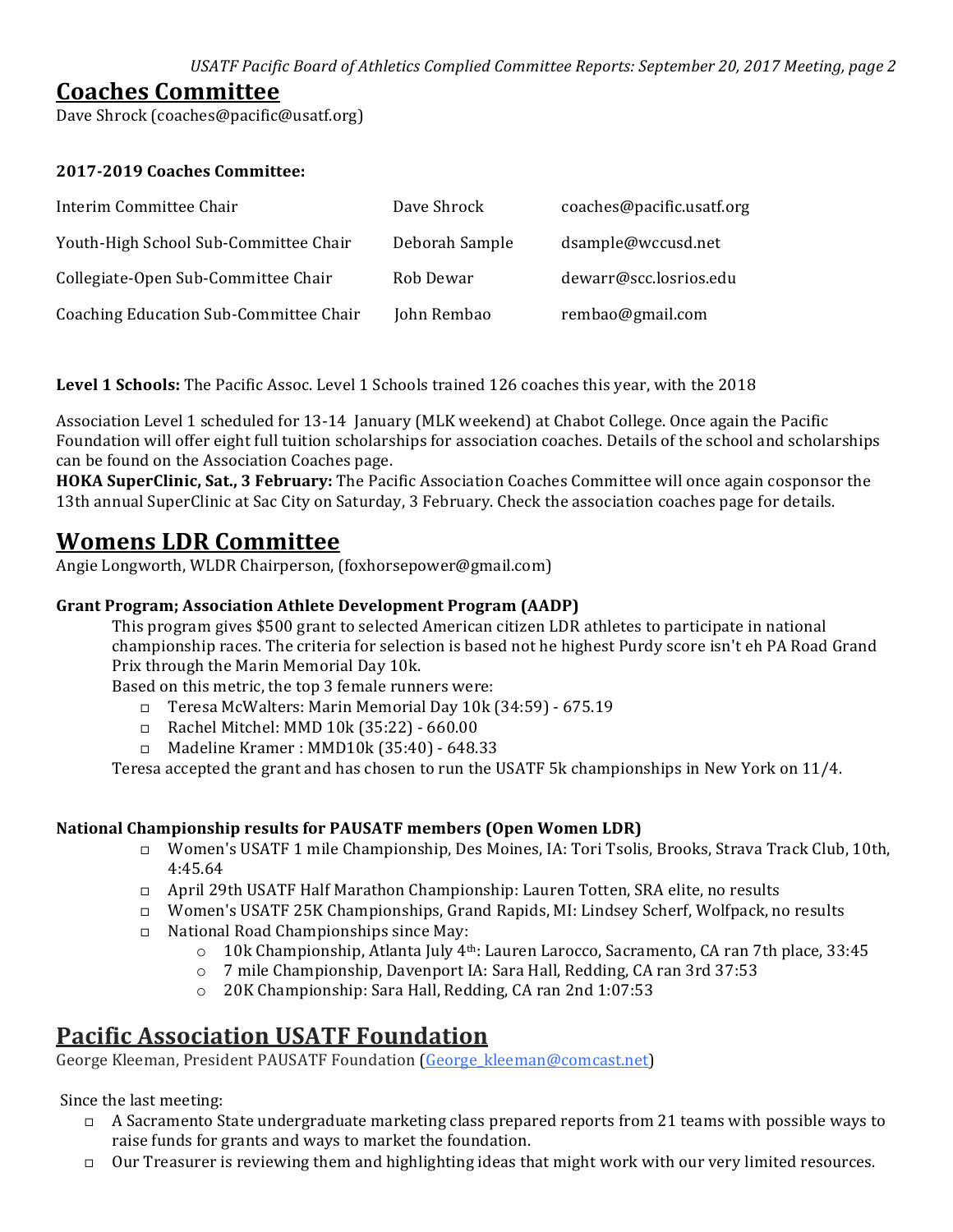USATF Pacific Board of Athletics Complied Committee Reports: September 20, 2017 Meeting, page 3

- $\Box$  We applied and are now ready for assistance from a Sac State graduate student marketing class this fall session. This team will assess our current and future social media potential with resources, budget and schedule for implementation.
- $\Box$  We gave two \$500 grants to help coaches to attend the Level 2 Coaches Training session this summer
- $\Box$  Have worked with Coaches committee to post Coaches grant applications for the Level I clinic this January. Eight grants are planned.
- $\Box$  Planning Annual Teleconference Meeting for September 18
- $\Box$  Based on our limited staff, the Foundation is in the process of determining what is the best use of our volunteers and how many grants we can annually provide to elite athletes.

We continue to look for new individuals interested in helping us find independent financial support.

# **Men's LDR Committee**

Andy Crawford, MLDR Chairperson, mensldr@pacific.usatf.org

### **Grant Program; Association Athlete Development Program (AADP)**

This program gives a \$500 grant to selected American citizen LDR athletes to participate in national championship races. The criteria for selection is based on the highest Purdy score in the PA Road Grand Prix through the Marin Memorial Day 10k.

Based on this metric, the top 3 male runners were:

- $\Box$  Phillip Reid: SACTOWN 10mi (49:36) 918.40
- $\Box$  Sergio Reyes: SACTOWN 10mi (50:12) 898.92
- □ Scott Bauhs: MMD10k (30:22) 888.33

Phillip accepted the grant and plans to run the USATF 5k championships in New York on  $11/4$ .

### **National Championship results for PAUSATF members (Open Men LDR)**

- □ Men's USATF 100k Championship, Madison, WI: Jean Pommier, Quicksilver Running Club, 6<sup>th</sup> (also 1<sup>st</sup>) masters), 11:28:14
- □ Men's USATF Half Marathon Championship, Columbus, OH: Malcolm Richards, West Valley Track Club, 11<sup>th</sup>, 1:05:43 and Phillip Reid, HOKA Aggie Running Club,  $13<sup>th</sup>$ ,  $1:06:55$

# **Open LDR Committee**

Andy Crawford (ldr@pacific.usatf.org*)*

### **Road GP**

- □ 7 events have submitted bids for 2018 RGP thus far, and 7 events have been approved for the 2018 RGP
- $\Box$  2 new events have been added a 10k in early Feb, and a 1 mile in May
- $\Box$  More bid submittals expected over the next month

### **XC GP**

- $\Box$  XC GP underway
- $\Box$  San Bruno Mountain Challenge is cancelled due to park unavailbility

### **LDR Committee Chairs**

- □ Open Men's LDR Chair is now Andy Crawford
- $\Box$  Open Women's LDR Chair is now Angie Longworth
- $\Box$  Masters LDR Chair will remain Allan Stanbridge
- □ LDR Chair will be Andy Crawford